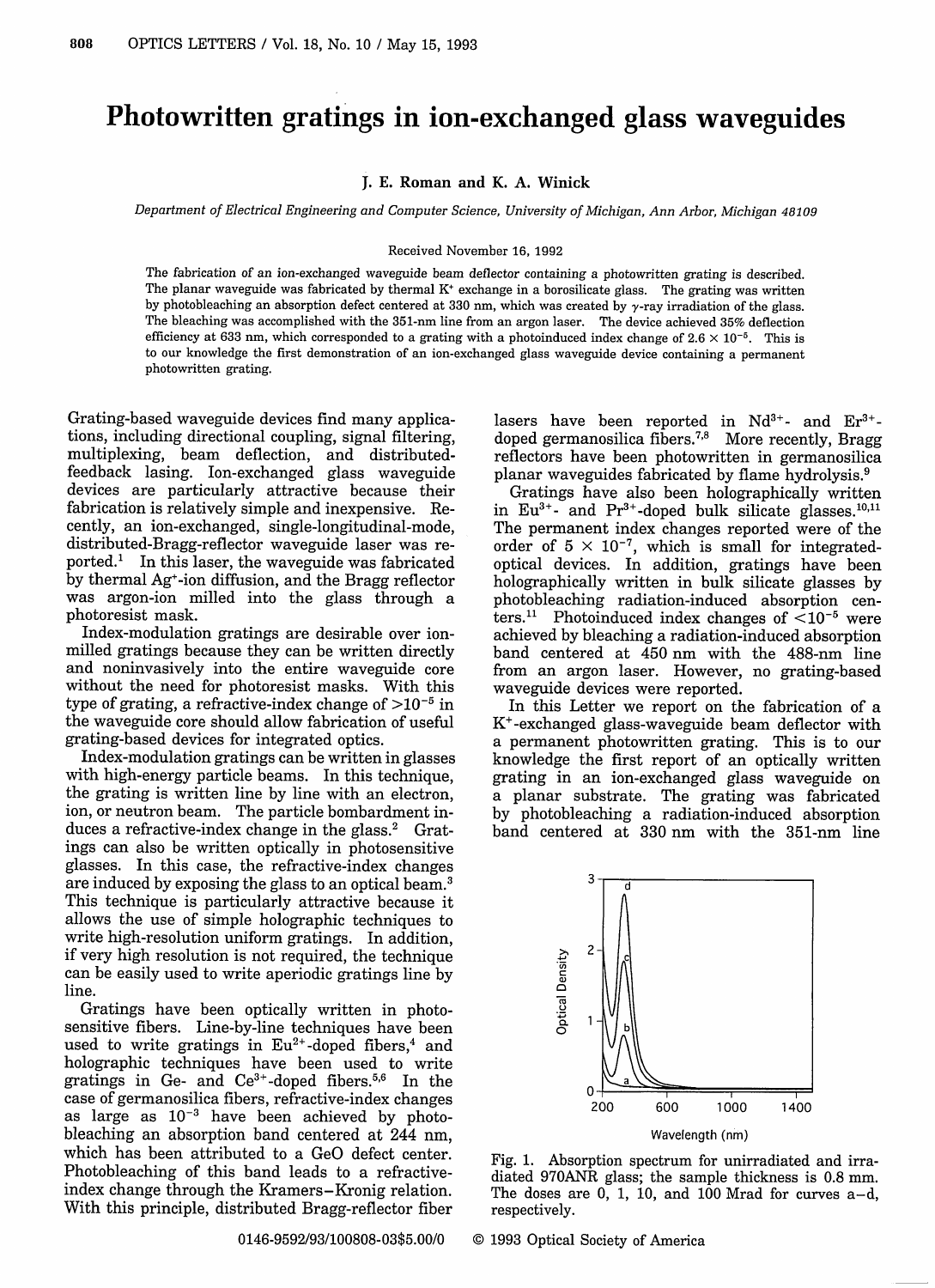

Fig. 2. Photobleaching of a radiation-induced band in 970ANR glass. The sample thickness is 0.8 mm, and the dose is 100 Mrad.

from a small-frame argon laser. The device had a deflection efficiency of 35% at 633 nm, which corresponded to a photoinduced index change of  $2.6 \times 10^{-5}$ . This change was achieved with writing intensities of 8 W/cm<sup>2</sup> and exposure times of 30 min. Photobleaching experiments on the irradiated glass and device fabrication are described below.

The glass used was an aluminoborosilicate glass from Corning (experimental melt 970ANR D-8-971). The glass contained sodium, which allowed fabrication of waveguides by ion exchange. The low UV absorption of the glass permitted the study of radiation-induced defects down to 200 nm. Figure 1 shows the absorption spectrum for unirradiated and y-ray ( 60Co source)-irradiated samples, as measured in a Cary 2400 spectrometer. The irradiated samples showed an absorption band centered at 330 nm with a FWHM of 100 nm. The absorption peak increased with the radiation dose, showing no signs of saturation with doses of up to 100 Mrad. We found the absorption peak at 330 nm for the irradiated 970ANR glass to be larger than the absorption peak at 450 nm for the irradiated silicate glass used in Ref. 11. This suggests that a larger photoinduced index change may be obtained in our glass than has been reported in other silica glasses.

Photobleaching experiments were performed on the irradiated 970ANR samples. Light from an argon laser operating at 351 nm was focused onto the sample, and the transmitted light was monitored. Figure 2 shows the photobleaching of a 0.8-mmthick sample that was irradiated with a 100-Mrad dose of  $\gamma$  rays. The sample was bleached with a 250-mW beam focused to a 10- $\mu$ m waist for an intensity of 300 kW/cm<sup>2</sup>. As the figure shows, a 0.4-60% transmittance change was achieved in just 60 s. This change corresponds to virtually complete bleaching of the 100-Mrad absorption band shown in Fig. 1.

The index change,  $\Delta n_{\text{eff}}$ , induced by photobleaching can be calculated from the Kramers-Kronig relation given by

$$
\Delta n_{\rm eff}(\lambda) = \frac{1}{2\pi^2} P \int_0^\infty \frac{\Delta \alpha_{\rm eff}(\lambda')}{1 - (\lambda'/\lambda)^2} \mathrm{d}\lambda',\tag{1}
$$

where P is the principal part of the integral,  $\lambda$  is the wavelength, and  $\Delta \alpha_{\text{eff}}(\lambda)$  is the effective change in the absorption coefficient  $(m^{-1})$  of the defect, which is given by

$$
\Delta \alpha_{\rm eff}(\lambda) = (1/L) \int_0^L \Delta \alpha(\lambda, z) dz , \qquad (2)
$$

where  $L$  is the sample thickness. Equation  $(2)$  takes into account the fact that the bleaching beam is strongly attenuated as it passes through the sample, and thus bleaching does not occur uniformly in depth. The change in the absorption coefficient can be related to the sample transmittance before and after bleaching by

$$
T_{\rm bl}(\lambda) = T_{\rm unbl}(\lambda) \exp[\Delta \alpha_{\rm eff}(\lambda)L], \tag{3}
$$

where  $T_{\text{unbl}}(\lambda)$  and  $T_{\text{bl}}(\lambda)$  are the sample transmittances before and after bleaching, respectively.

Equation (1) was used to calculate the index change induced by completely bleaching the 100-Mrad curve in Fig. 1. In this calculation,  $\Delta \alpha_{\text{eff}}(\lambda)$  was modeled as a Gaussian centered at 330 nm with a FWHM of 100 nm and a peak value of 8000  $m^{-1}$ . The results suggest that index changes of  $6 \times 10^{-5}$  could be induced at 633 nm. Such index changes are large enough to make useful grating devices in waveguides.

The next step was to write gratings holographically in the  $\gamma$ -ray-irradiated 970ANR samples and to measure the photoinduced index changes. A 2-mmdiameter beam from an I90-5 Coherent argon laser operating at 351 nm in a single longitudinal mode was split into two beams. The beams were then recombined at the sample, forming a periodic intensity pattern. The angle of incidence was kept small  $(*3*<sup>°</sup>)$  to ensure that the incident beams overlapped throughout the sample thickness. The photowritten grating was then probed at 488, 514, 633, 800, and 1060 nm. For small incidence angles, the diffraction efficiency of the grating at the Bragg angle is given by

$$
\eta = \sin^2[\pi L(\Delta n_{\rm eff}/2)/\lambda],\tag{4}
$$

where L is the sample thickness,  $\lambda$  is the probe wavelength, and  $\Delta n_{\text{eff}}$  is the effective photoinduced



Fig. 3. Photoinduced index change in 970ANR glass.